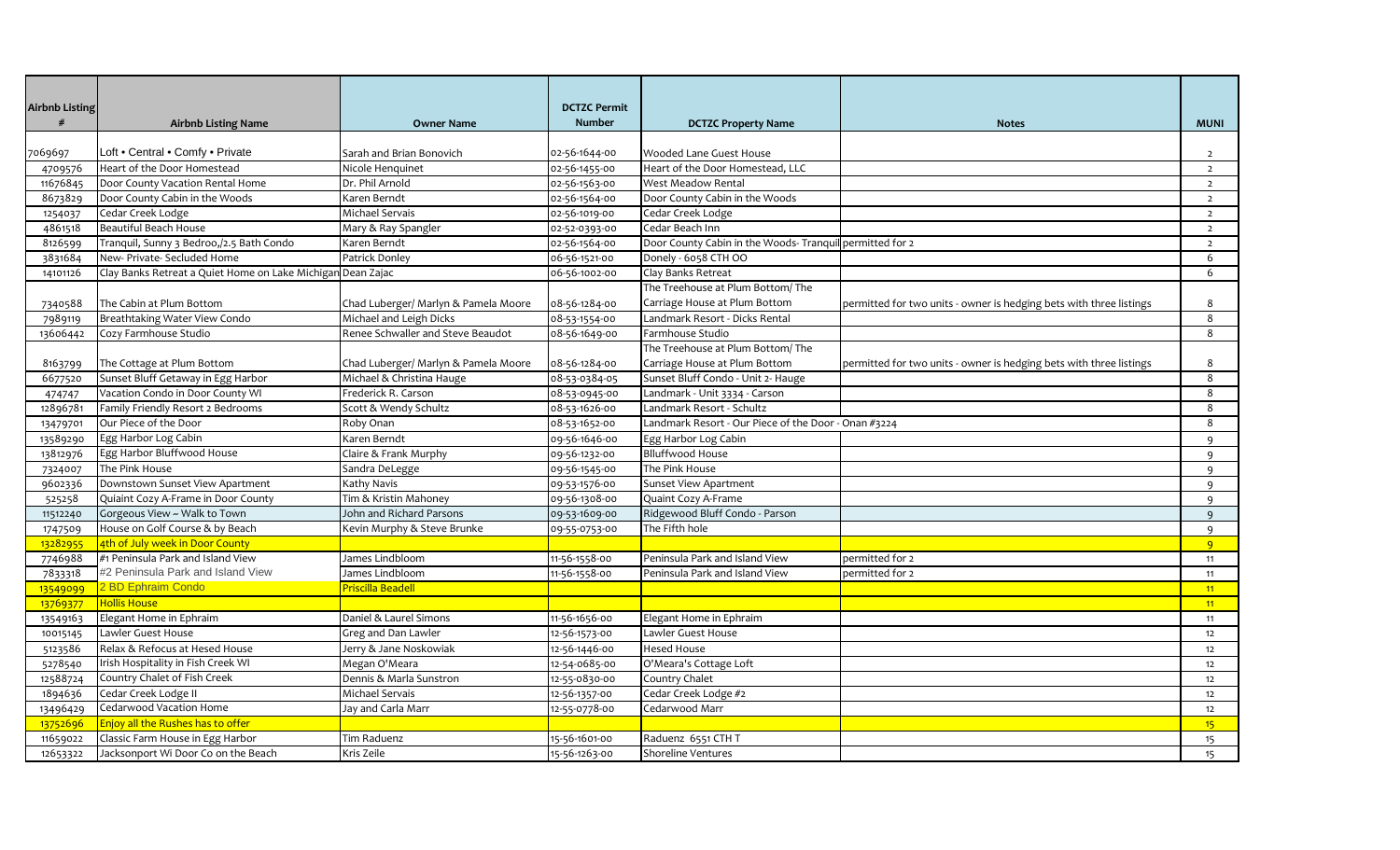| 185416   | Door County Waterfront Cottage              | Lane Kendig and Elaine Carmichael | 27-56-1156-00 | Kendig Snake Island                    |                                                     | 27             |
|----------|---------------------------------------------|-----------------------------------|---------------|----------------------------------------|-----------------------------------------------------|----------------|
| 230311   | Awesome Log Home Door Co, WI                | Cheryl M Robertson                | 27-56-1211-00 | Maple Haven Bed and Breakfast          |                                                     | 27             |
|          |                                             |                                   |               |                                        |                                                     |                |
| 13379159 | Sherwood Point Cabin adjacent to Lighthouse | Ricky & Carrie Uhlig              | 27-56-1321-00 | Sherwood Point Cabin                   |                                                     | 27             |
| 634251   | Door County Lakefront Cottage               | Diane Christell                   | 32-56-1250-00 | Door County Lakefront Cottage          |                                                     | 32             |
| 9818691  | Charming 1880's Log Cabin                   | Terry & Kermit Bott               | 32-55-0770-00 | Doc's Hideaway                         |                                                     | 32             |
| 8346814  | Three Sister Meadow Main House              | Tim and Kathleen Kay              | 32-56-1523-00 | Three Sisters Farm                     | permitted for three units                           | 3 <sup>2</sup> |
| 1017049  | Door County Getaway - Sleeps 6              | James Hedman                      | 32-53-1306-00 | Northbluff Retreat                     |                                                     | 32             |
| 896560   | Terra Cottages Gills Rock 2                 | Deborah "Sophie" Taubert Gehan    | 32-55-0124-00 | Terra Cottages                         | permitted for five units                            | 32             |
| 1036370  | Eclectic Style Cottage                      | Tim Raduenz                       | 32-56-0930-00 | EBDC-Raduenz                           |                                                     | 32             |
| 897991   | Terra Cottages Gills Rock, Door Co.         | Deborah "Sophie" Taubert Gehan    | 32-55-0124-00 | Terra Cottages                         | permitted for five units                            | 32             |
| 2336212  | Terra Cottages Gills Rock, Door Co.         | Deborah "Sophie" Taubert Gehan    | 32-55-0124-00 | Terra Cottages                         | permitted for five units                            | 32             |
| 8282578  | The Cottage on Cottage Rd                   | Mark and Kari Speltz              | 32-56-1560-00 | The Cottage on Cottage Road            |                                                     | 3 <sup>2</sup> |
| 3904298  | Tree Tops Delight II                        | Eileen and Geordge True           | 32-56-1331-00 | Tree Top Delight - True                | permitted for two units                             | 32             |
| 1300502  | Treetops Delight in Northern Door           | Eileen and Geordge True           | 32-56-1331-00 | Tree Top Delight - True                | Permitted for two units                             | 32             |
|          | Shoreline Resort-Condominiums 3rd Floor     |                                   |               |                                        |                                                     |                |
| 13597414 | Waterview                                   | Rockton Shoreline, LLC            | 32-51-0796-00 | Shoreline Resort & Condos              |                                                     | 32             |
| 1807644  | First Floor with Forest View                | Loren & Helen Fandrei             | 32-56-1341-00 | Granpa's House Rental Door Co WI       |                                                     | 32             |
| 896385   | Sunny Cottage in Ellson Bay                 | Deborah "Sophie" Taubert Gehan    | 32-55-0124-00 | Terra Cottages                         | permitted for five units                            | 32             |
| 63831822 | Nor Dor Escape                              | Benjamin Piller                   | 32-56-1418-00 | Piller-Gill Rock                       |                                                     | 32             |
| 12034716 | Fleetwing Cottage on Garrett Bay            | Mary Ann Rademacher               | 32-55-0455-00 | Fleetwing                              |                                                     | 32             |
| 12173811 | The Chalet on Garret Bay                    | Mary Ann Rademacher               | 32-56-1606-00 | Chalet, The                            |                                                     | 32             |
| 6795558  | <b>Summer Sleeping House</b>                | Tim and Kathleen Kay              | 32-56-1523-00 | Three Sisters Farm                     | permnitted for 3                                    | 32             |
| 13368133 | Delightful 2 Bdrm B&B                       | Kathleen Schmidt                  | 32-54-1638-00 | Hummingbird B&B                        |                                                     | 32             |
| 4860774  | Huge House on Glidden Drive                 | Mary & Ray Spangler               | 33-56-0400-00 | Mary's Beach House                     |                                                     | 33             |
| 3047435  | Cottage on Lake in State Park               | Barb & Gil Hoffman                | 33-56-1429-00 | Cottage on Lake                        |                                                     | 33             |
| 12323917 | Woodsy Retreat on Lake Michigan             | Joan Shiels                       | 33-56-1627-00 | Woodsy Retreat on Lake Michigan        |                                                     | 33             |
| 13328872 | Door County Dream House                     | Fred Suchy                        | 33-56-0695-00 | Door County Dream Home                 |                                                     | 33             |
| 13922784 | <b>Graybird Manor</b>                       |                                   |               |                                        |                                                     | 34             |
| 2613362  | The Cotter Cottage                          | <b>Brandon Cotter</b>             | 34-56-1371-00 | The Cotter Cottage                     |                                                     | 34             |
| 13111748 | Condo at Highland Greens                    | Sarah George                      | 34-53-1039-00 | George's Getaway                       |                                                     | 34             |
| 12672427 | Beach view waterfront park access!          | Dawn and Walter Nawrot            | 34-56-1620-00 | Parkview Drive - Nawrot                |                                                     | 34             |
| 1095333  | A City Cottage in the Heart of Town         | Kelly Avenson & Elliot Goettelman | 35-56-1651-00 | City Cottage, The                      |                                                     | 35             |
| 10732512 | Private BR/BA, FRPLCE, Historic B&B         | Dennis Statz                      | 35-52-0856-00 | White Lace Inn                         | permitted for eighteen - six units listed on Airbnb | 35             |
| 9091864  | Porthaven                                   | Joe Fittshur                      | 35-56-1329-00 | Port Haven Executive Home              |                                                     | 35             |
| 3324489  | Downtown Sturgeon Bay, Arbor                | RME Holdings - Robert Esposito    | 35-53-1452-00 | Arbor and Postcard - RME Holdings      | Permitted for two units                             | 35             |
| 8129738  | Sturgeon Bay Doll House                     | Patrice Sebastian                 | 35-56-1565-00 | Sturgeon Bay Doll House                |                                                     | 35             |
| 10704789 | Private BR/BA, WHRPL, Historic B&b          | Dennis Statz                      | 35-52-0856-00 | White Lace Inn                         | permitted for eighteen - six units listed on Airbnb | 35             |
| 9506189  | Diplomat Bed and Breakfast                  | Tami Dal Santo                    | 35-54-1544-00 | Diplomat Bed and Breakfast             | permitted for six units                             | 35             |
| 3190446  | Downtown Sturgeon Bay - Postcard            | RME Holdings - Robert Esposito    | 35-53-1452-00 | Arbor and Postcard - RME Holdings      | Permitted for two units                             | 35             |
| 10569102 | Private BR/BA, FRPLCE, Historic B&B         | Dennis Statz                      | 35-52-0856-00 | White Lace Inn                         | permitted for eighteen - six units listed on Airbnb | 35             |
| 10731586 | Private BR/BA, FP & WHO, Historic B&B       | Dennis Statz                      | 35-52-0856-00 | White Lace Inn                         | permitted for eighteen - six units listed on Airbnb | 35             |
| 10700860 | Private BR/BA, Whrlpl, Historic B&B         | Dennis Statz                      | 35-52-0856-00 | White Lace Inn                         | permitted for eighteen - six units listed on Airbnb | 35             |
| 3280736  | Door County Waterfront Cottage              | CenterPointe Yacht Services       |               | CenterPointe Yacht CenterPointe Marina | permitted for three units                           | 35             |
| 13749828 | Door County Waterfront Cottage              | CenterPointe Yacht Services       |               | CenterPointe Yacht CenterPointe Marina | permitted for three units                           | 35             |
| 10730935 | Private BR/BA, FP & WHP, Historic B&B       | Dennis Statz                      | 35-52-0856-00 | White Lace Inn                         | permitted for eighteen - six units listed on Airbnb | 35             |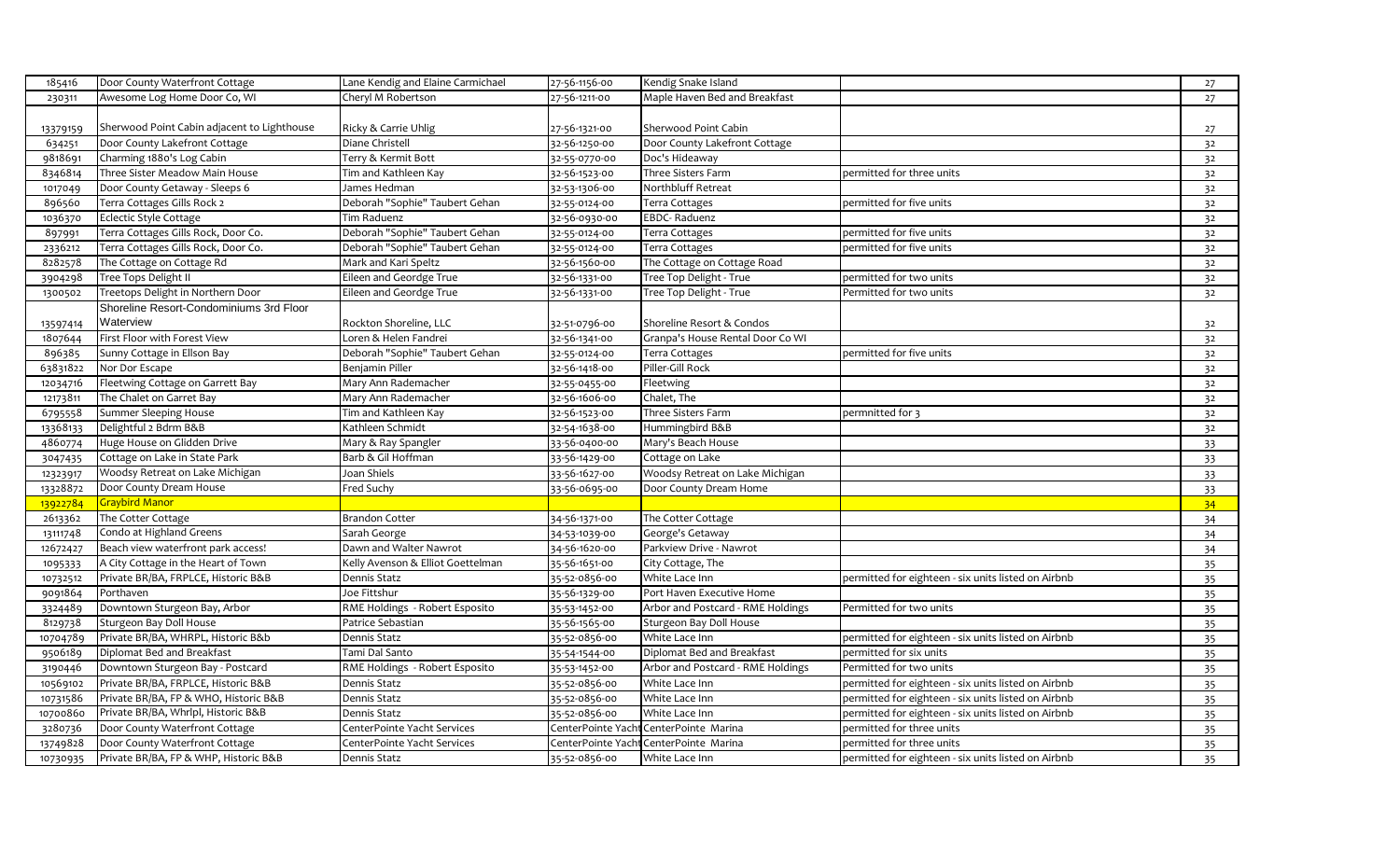| 12792862 | Downtown Sturgeon Bay CornerSuite                            | Robert & Teresa Esposito                       | 35-53-1628-00                                  | Villa and Corner Suite                   | permitted for 2  | 35              |
|----------|--------------------------------------------------------------|------------------------------------------------|------------------------------------------------|------------------------------------------|------------------|-----------------|
| 9271311  | <b>Chalet on the Shore</b>                                   |                                                |                                                |                                          |                  | 35 <sup>2</sup> |
| 12009002 | <b>Motor Sailor for Rent</b>                                 |                                                |                                                |                                          |                  | 35 <sub>2</sub> |
| 13001169 | <b>Gem Down the Lane</b>                                     | Carrie Rollins/ Estate of Jane Meacham         |                                                |                                          |                  | 35 <sub>1</sub> |
| 3518762  | Downtown Sturgeon Bay, Door County                           | Hans Reumschuessel                             | 35-56-1437-00                                  | Downtown Sturgeon Bay                    |                  | 35              |
| 13257277 | Door County Easy Living                                      | Rich Miller                                    | 35-56-1654-00                                  | Door County Easy Living - Miller         |                  | 35              |
| 10283729 | <b>Historic Family Farm</b>                                  | Tom Mickelson                                  | 36-56-1579-00                                  | Historic Family Farm                     |                  | 36              |
| 6253565  | Lake Lane Cottages in Door County                            | Rob Vogel                                      | 36-56-0869-00                                  | Lake Lane Cottages                       | permitted for 3  | 36              |
| 12793691 | Downtown Sturgeon Bay Villa Suite                            | Robert & Teresa Esposito                       | 35-53-1628-00                                  | Villa and Corner Suite                   | permitted for 2  | 36              |
| 11700582 | Lake Lane Cottages Camper                                    | Rob Vogel                                      | 36-56-0869-00                                  | Lake Lane Cottages                       | permitted for 3  | 36              |
| 11699220 | Lake Lane Cottage                                            | Rob Vogel                                      | 36-56-0869-00                                  | Lake Lane Cottages                       | permitted for 3  | 36              |
| 5585456  | On the shore of Lake Michigan                                | Ann Emmerich                                   | 36-56-1487-00                                  | Emmerich - On the Shore of Lake Michigan |                  | 36              |
| 13664372 | Parkway Escape                                               | Dale & Carol Polzin                            | 39-56-0922-13                                  | Parkway Escape                           |                  | 39              |
| 1327057  | 3 Bedroom Cottage with a Water View                          | Mark and Jill Schwarzbauer                     | 39-56-1320-00                                  | La Bella Casa Di Mattoni                 |                  | 39              |
| 5586852  | Door County Bayshore Sunset View                             | Helen & Robin Urban                            | 42-56-1500-00                                  | Urban - 1052 Bayshore                    |                  | 42              |
| 8898775  | Viking Village 2 Bedroom Flat                                | Andrew Valentincic                             | 46-50-1596-00                                  | <b>Viking Village</b>                    | permitted for 13 | 46              |
| 10907613 | Sunrise A Frame on the lake                                  | Andrew Valentincic                             | 46-50-1596-00                                  | Viking Village                           | permitted for 13 | 46              |
| 4799617  | Shoreline Log Cottage on Island                              | Kathleen Cascio                                | 46-56-1510-00                                  | Danish Log Cabin                         |                  | 46              |
| 5580349  | Queit Vacation Home                                          | Debra L. Sheridan                              | 46-56-1526-00                                  | <b>Island Legacy House</b>               |                  | 46              |
| 714587   | Quiet Cabin with Deck in Woods                               | Jim Beneda                                     | 46-56-1575-00                                  | Quiet Cabin in the Woods - Beneda        |                  | 46              |
| 11389754 | Charming Near Town Motel Room                                | Andrew Valentincic                             | 46-50-1596-00                                  | <b>Viking Village</b>                    | permitted for 13 | 46              |
| 13156138 | Cute Affordable Cabin on Island                              | Dawn Chier                                     | 46-55-0731-00                                  | Coffee Creek Cabin                       | permitted for 2  | 46              |
|          |                                                              |                                                |                                                |                                          |                  |                 |
| 13378765 | Coffee Creek Cabins "Biker Cabin" on Wash. Island Dawn Chier |                                                | 46-55-0731-00                                  | Coffee Creek Cabin                       | permitted for 2  | 46              |
| 6541476  | Charming Waterfront Cottage                                  | Alex Trueblood                                 | 46-56-1411-00                                  | Trueblood Cottage                        |                  | 46              |
| 10943813 | Camp Villa B&B                                               | Not Door County Comes up in Door County Search |                                                |                                          |                  | Outside DC      |
| 7476396  |                                                              | Not Door County Comes up in Door County Search |                                                |                                          |                  | Outside DC      |
| 1075853  |                                                              | Not Door County Comes up in Door County Search |                                                |                                          |                  | Outside DO      |
| 443694   | Lundgren Tree Farm                                           | Not Door County Comes up in Door County Search |                                                |                                          |                  | Outside DC      |
| 11010408 | Sand Beach Cabin                                             | Not Door County Comes up in Door County Search |                                                |                                          |                  | Outside DC      |
| 6313367  |                                                              | Not Door County Comes up in Door County Search |                                                |                                          |                  | Outside DO      |
| 6693529  |                                                              |                                                | Not Door County Comes up in Door County Search |                                          |                  | Outside DC      |
| 1471844  |                                                              | Not Door County Comes up in Door County Search |                                                |                                          |                  | Outside DC      |
| 8900070  | Flom Retreat                                                 | Not Door County Comes up in Door County Search |                                                |                                          |                  | Outside DC      |

| <b>MUNI</b> |                       | # of Airbnb Properties |
|-------------|-----------------------|------------------------|
|             | <b>Baileys Harbor</b> |                        |
| 6           | Clay Banks            |                        |
| 8           | Town of Egg Harbor    | o                      |
|             | Village of Egg Harbor |                        |
| 11          | Ephraim               |                        |
| 12          | Gibraltar             |                        |
| 14          | Town of Forestville   |                        |
| 15          | Town of Jacksonport   |                        |
| 27          | Nasewaupee            |                        |
| 32          | Liberty Grove         | 19                     |